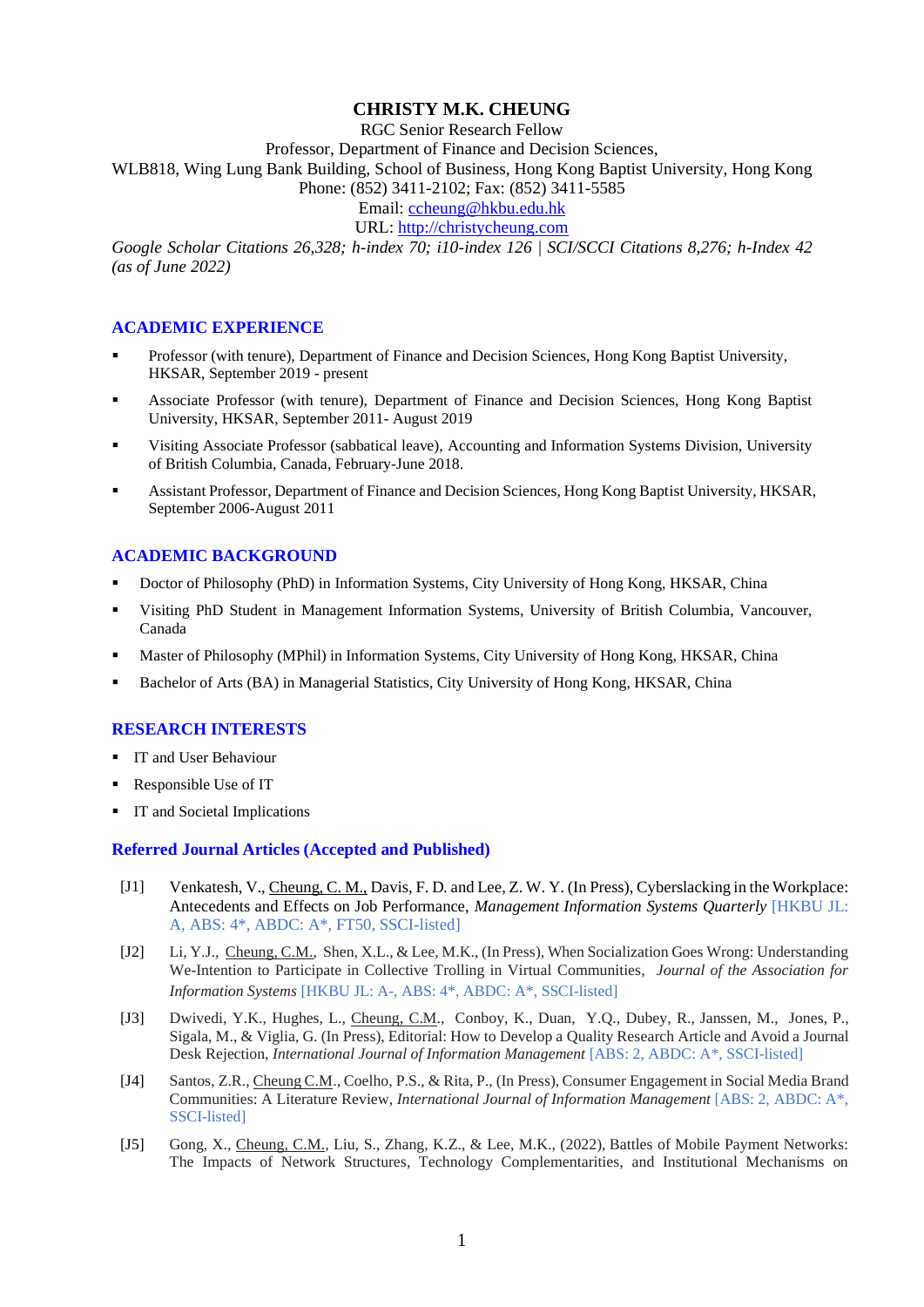Consumer Loyalty, *Information Systems Journal,32*(4)*,696*-728. [HKBU JL: A-, ABS: 4, ABDC: A\*, SSCIlisted]

- [J6] Gong, X., Cheung, C.M., Zhang, K.Z., Chen, CY, & Lee, M.K., (2021), A Dual-Identity Perspective of Obsessive Online Social Gaming. *Journal of the Association for Information Systems*, *22*(5),8. [HKBU JL: A-, ABS: 4\*, ABDC: A\*, SSCI-listed]
- [J7] Wong R.Y., Cheung, C.M., Xiao B., & Thatcher J., (2021), Standing Up or Standing by: Understanding Bystanders' Proactive Reporting Responses to Social Media Harassment, *Information Systems Research,32(*2),561-581 [HKBU JL: A, ABS: 4\*, ABDC: A\*, FT50, SSCI-listed]
- [J8] Lee, Z. W., Cheung, C. M., & Chan, T. K. (2021). Understanding Massively Multiplayer Online Role‐playing Game Addiction: A Hedonic Management Perspective. *Information Systems Journal, 31(1), 33-61*. [HKBU JL: A-, ABS: 4, ABDC: A\*, SSCI-listed]
- [J9] Wenninger, H., Cheung, C. M., & Chmielinski, M. (2021). Understanding Envy and Users' Responses to Envy in The Context of Social Networking Sites: A Literature Review. *International Journal of Information Management*, 58, 102303. [ABS: 2, ABDC: A\*, SSCI-listed]
- [J10] Cheung, C. M., Wong, R. Y. M., & Chan, T. K. (2021), Online Disinhibition: Conceptualization, Measurement, and Implications for Online Deviant Behavior. *Industrial Management & Data Systems,121*(1),48-64. [ABS: 2, ABDC: A, SSCI-listed]
- [J11] Turel, O., Matt, C., Trenz, M., & Cheung, C. M. (2020), An Intertwined Perspective on Technology and Digitised Individuals: Linkages, Needs and Outcomes. *Information Systems Journal,30*(6)*,*929-939. [HKBU JL: A-, ABS: 4, ABDC: A\*, SSCI-listed]
- [J12] Trang, S., Trenz, M., Weiger, W. H., Tarafdar, M., & Cheung, C. M. (2020). One App to Trace Them All? Examining App Specifications for Mass Acceptance of Contact-tracing Apps. *European Journal of Information Systems*, *29*(4), 415-428. [HKBU JL: A-, ABS: 4, ABDC: A\*, SSCI-listed]
- [J13] Gong, X., Zhang, K. Z., Chen, C., Cheung, C. M., & Lee, M. K. (2020). What drives trust transfer from web to mobile payment services? The dual effects of perceived entitativity. *Information & Management*, *57*(7), 103250. [HKBU JL: B+, ABS: 3, ABDC: A\*, SSCI-listed]
- [J14] Chan, T. K., Cheung, C. M., & Lee, Z. W. (2020). Cyberbullying on Social Networking Sites: A Literature Review and Future Research Directions. *Information & Management*, 103411. [HKBU JL: B+, ABS: 3, ABDC: A\*, SSCI-listed]
- [J15] Nabity-Grover, T., Cheung, C. M., & Thatcher, J. B. (2020). Inside out and Outside in: How The COVID-19 Pandemic Affects Self-disclosure on Social Media. *International Journal of Information Management*, *55*, 102188. [ABS: 2, ABDC: A\*, SSCI-listed] *Hot Paper: This hot paper was published in the past two years and received enough citations in November/December 2020 to place it in the top 0.1% of papers in the academic field of Social Sciences.*
- [J16] Gong, X., Cheung, C. M., Zhang, K. Z., Chen, C., & Lee, M. K. (2020), Cross-Side Network Effects, Brand Equity. and Consumer Loyalty: Evidence from Mobile Payment Market. *International Journal of Electronic Commerce*, *24*(3), 279-304. [HKBU JL: B, ABS: 3, ABDC: A, SSCI-listed]
- [J17] Gong, X., Zhang, K. Z., Chen, C., Cheung, C. M., & Lee, M. K. (2020). Transition from Web to Mobile Payment Services: The Triple Effects of Status Quo Inertia. *International Journal of Information Management*, *50*, 310-324. [ABS: 2, ABDC: A\*, SSCI-listed]
- [J18] Gong, X., Zhang, K. Z., Chen, C., Cheung, C. M., & Lee, M. K. (2019). What Drives Self-disclosure in Mobile Payment Applications? The Effect of Privacy Assurance Approaches, Network Externality, and Technology Complementarity. *Information Technology & People*, *33*(4), 1174-1213. [ABS: 3, ABDC: A, SSCI-listed]
- [J19] Gong, X., Zhang, K. Z., Chen, C., Cheung, C. M., & Lee, M. K. (2019). Antecedents and Consequences of Excessive Online Social Gaming: a Social Learning Perspective. *Information Technology & People*, *33*(2),657-688. [ABS: 3, ABDC: A, SSCI-listed]
- [J20] Chan, T. K., Cheung, C. M., & Wong, R. Y. (2019). Cyberbullying on Social Networking Sites: The Crime Opportunity and Affordance Perspectives. *Journal of Management Information Systems*, *36*(2), 574-609. [HKBU JL: A, ABS: 4, ABDC: A\*, FT50, SSCI-listed]
- [J21] Gong, X., Zhang, K. Z., Cheung, C. M., Chen, C., & Lee, M. K. (2019). Alone or Together? Exploring the Role of Desire for Online Group Gaming in Players' Social Game Addiction. *Information & Management*, *56*(6), 103139. [HKBU JL: B+, ABS: 3, ABDC: A\*, SSCI-listed] *Hot Paper: This hot paper was published*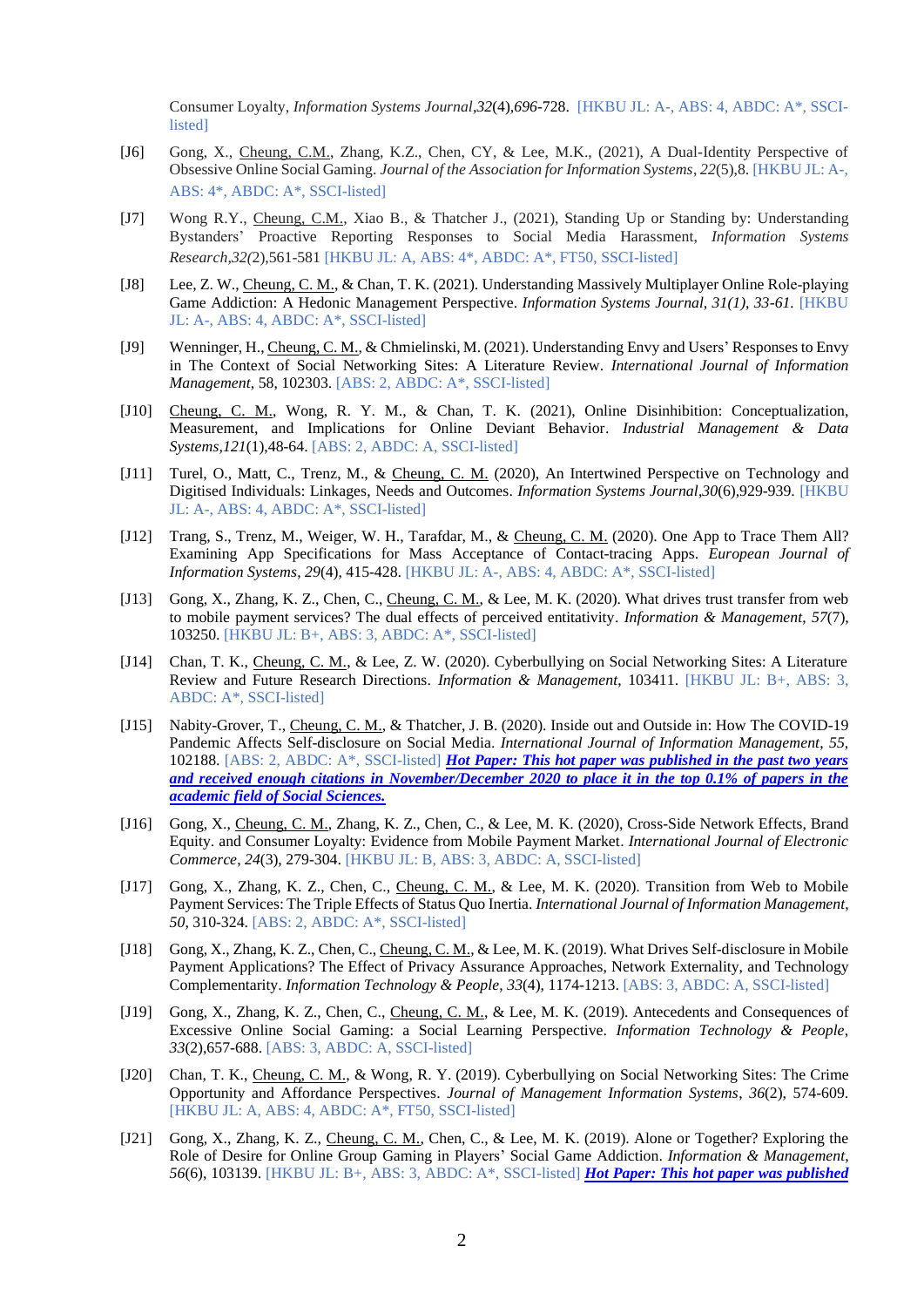*in the past two years and received enough citations in May/June 2020 to place it in the top 0.1% of papers in the academic field of Social Sciences.*

- [J22] Turel, O., Matt, C., Trenz, M., Cheung, C. M., D'Arcy, J., Qahri-Saremi, H., & Tarafdar, M. (2019), Panel Report: the Dark Side of The Digitization of The Individual. *Internet Research*, *29*(2), 274-288. [HKBU JL: B, ABS: 3, ABDC: A, SSCI-listed]
- [J23] Wenninger, H., Cheung, C. M., & Krasnova, H. (2019), College-Aged Users Behavioral Strategies to Reduce Envy on Social Networking Sites: A Cross-Cultural Investigation. *Computers in Human Behavior*, *97*, 10-23. [HKBU JL: B+, ABS: 2, ABDC: B, SSCI-listed]
- [J24] Matt, C., Trenz, M., Cheung, C. M., & Turel, O. (2019). The Digitization of The Individual: Conceptual Foundations and Opportunities for Research. *Electronic markets*, *29*(3), 315-322. [ABS: 2, ABDC: A, SSCIlisted]
- [J25] Venkatraman, S., Cheung, C. M., Lee, Z. W., D. Davis, F., & Venkatesh, V. (2018). The "Darth" Side of Technology Use: An Inductively Derived Typology of Cyberdeviance. *Journal of Management Information Systems*, *35*(4), 1060-1091. [HKBU JL: A, ABS: 4, ABDC: A\*, FT50, SSCI-listed]
- [J26] Wong, R. Y., Cheung, C. M., & Xiao, B. (2018). Does Gender Matter in Cyberbullying Perpetration? An Empirical Investigation. *Computers in Human Behavior*, *79*, 247-257. [HKBU JL: B+, ABS: 2, ABDC: B, SSCI-listed]
- [J27] Suh, A., Cheung, C. M., Ahuja, M., & Wagner, C. (2017). Gamification in The Workplace: The Central Role of The Aesthetic Experience. *Journal of Management Information Systems*, *34*(1), 268-305. [HKBU JL: A, ABS: 4, ABDC: A\*, FT50, SSCI-listed ]
- [J28] Chan, T. K., Cheung, C. M., & Lee, Z. W. (2017). The State of Online Impulse-buying Research: A Literature Analysis. *Information & Management*, *54*(2), 204-217. [HKBU JL: B+, ABS: 3, ABDC: A\*, SSCI-listed] *Highly Cited Paper: As of March/April 2021, this highly cited paper received enough citations to place it in the top 1% of the academic field of Social Sciences.*
- [J29] Zheng, X., Lee, M., & Cheung, C. M. (2017). Examining E-loyalty Towards Online Shopping Platforms. *Internet Research, 27*(3), 709-726 [HKBU JL: B, ABS: 3, ABDC: A, SSCI-listed]
- [J30] Chan, T. K., Cheung, C. M., Shi, N., Lee, M., & Lee, Z. (2016). An Empirical Examination of Continuance Intention of Social Network Sites. *Pacific Asia Journal of the Association for Information Systems*, *8*(4), 5. [ABS: 2, ABDC: B]
- [J31] Liu, I. L., Cheung, C. M., & Lee, M. K. (2016). User Satisfaction with Microblogging: Information Dissemination Versus Social Networking. *Journal of the Association for Information Science and Technology*, *67*(1), 56-70. [HKBU JL: B+, ABS: 3, ABDC: A\*, SSCI-listed]
- [J32] Liu, L., Cheung, C. M., & Lee, M. K. (2016). An Empirical Investigation of Information Sharing Behavior on Social Commerce Sites. *International Journal of Information Management*, *36*(5), 686-699. [ABS: 2, ABDC: A\*, SSCI-listed]
- [J33] Cheung, C. M., Liu, I. L., & Lee, M. K. (2015). How Online Social Interactions Influence Customer Information Contribution Behavior in Online Social Shopping Communities: A Social Learning Theory Perspective. *Journal of the Association for Information Science and Technology*, *66*(12), 2511-2521. [HKBU JL: B+, ABS: 3, ABDC: A\*, SSCI-listed]
- [J34] Cheung, C. M., Shen, X. L., Lee, Z. W., & Chan, T. K. (2015). Promoting Sales of Online Games Through Customer Engagement. *Electronic Commerce Research and Applications*, *14*(4), 241-250. [ABS: 2, ABDC: C, SSCI-listed]
- [J35] Chan, T. K., Cheung, C. M., Shi, N., & Lee, M. K. (2015). Gender Differences in Satisfaction with Facebook Users. *Industrial Management & Data Systems*, *115*(1), 182-206. [ABS: 2, ABDC: A, SSCI-listed]
- [J36] Zheng, X., Cheung, C. M., Lee, M. K., & Liang, L. (2015). Building Brand Loyalty through User Engagement in Online Brand Communities in Social Networking Sites. *Information Technology & People*, *28*(1), 90-106. *\*Emerald Literati Network Awards for Excellence 2016\** [ABS: 3, ABDC: A, SSCI-listed] *Highly Cited Paper: As of March/April 2021, this highly cited paper received enough citations to place it in the top 1% of the academic field of Social Sciences.*
- [J37] Lee, Z. W., Cheung, C. M., & Chan, T. K. (2015). Massively Multiplayer Online Game Addiction: Instrument Development and Validation. *Information & Management*, *52*(4), 413-430. [HKBU JL: B+, ABS: 3, ABDC: A\*, SSCI-listed]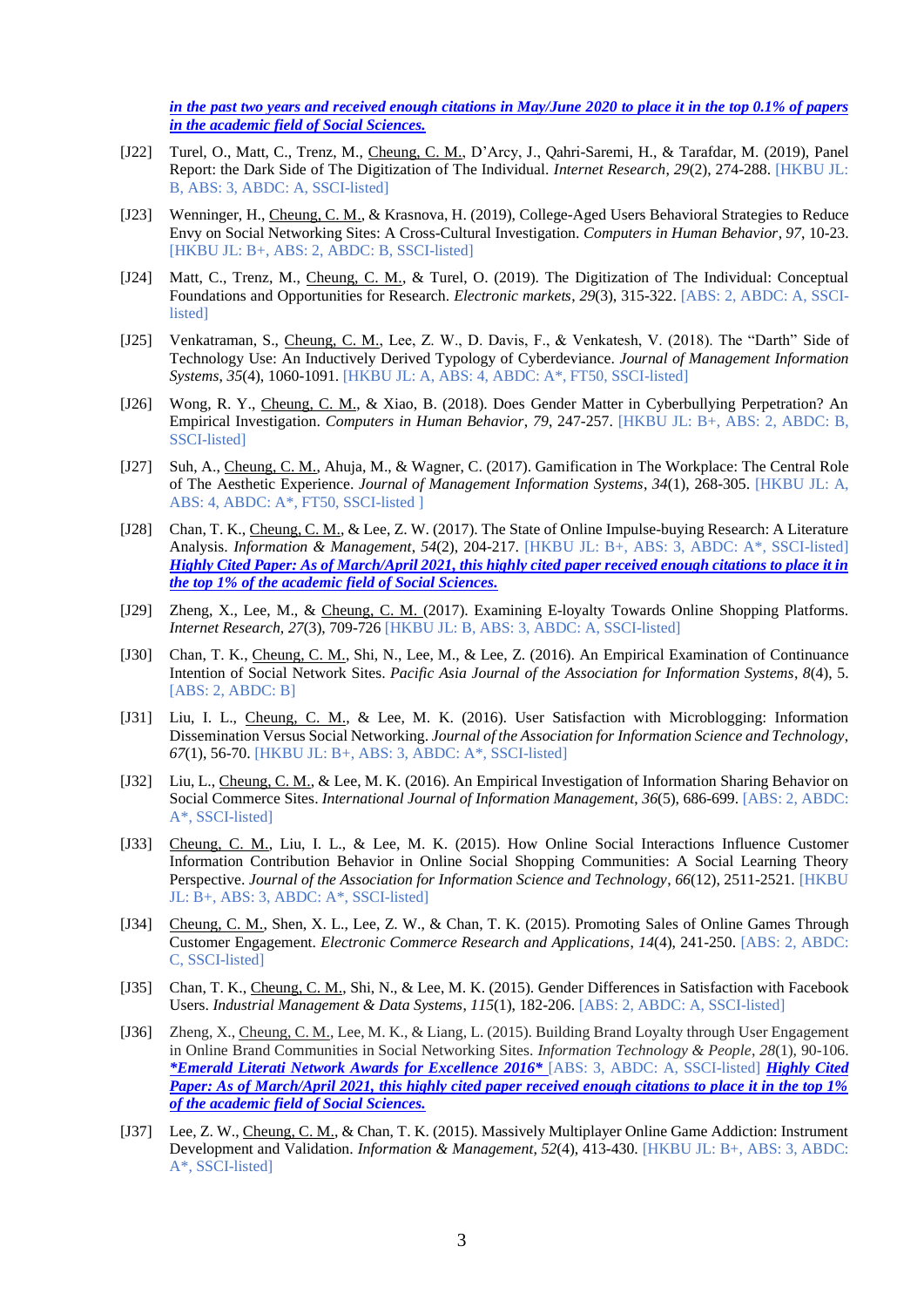- [J38] Cheung, C. M., Lee, Z. W., & Chan, T. K. (2015). Self-disclosure in Social Networking Sites. *Internet Research*, *25*(2), 279-299. [HKBU JL: B, ABS: 3, ABDC: A, SSCI-listed]
- [J39] Zhang, K. Z., Zhao, S. J., Cheung, C. M., & Lee, M. K. (2014). Examining the Influence of Online Reviews on Consumers' Decision-making: A Heuristic–Systematic Model. *Decision Support Systems*, *67*, 78-89. [HKBU JL: B+, ABS: 3, ABDC: A\*, SSCI-listed] *Highly Cited Paper: As of March/April 2021, this highly cited paper received enough citations to place it in the top 1% of the academic field of Social Sciences.*
- [J40] Shen, X. L., Lee, M. K., & Cheung, C. M. (2014). Exploring Online Social Behavior in Crowdsourcing Communities: A Relationship Management Perspective. *Computers in Human Behavior*, *40*, 144-151. [HKBU JL: B+, ABS: 2, ABDC: B, SSCI-listed]
- [J41] Cheung, C. M., Xiao, B. S., & Liu, I. L. (2014). Do Actions Speak Louder Than Voices? The Signaling Role of Social Information Cues in Influencing Consumer Purchase Decisions. *Decision Support Systems*, *65*, 50- 58. [HKBU JL: B+, ABS: 3, ABDC: A\*, SSCI-listed]
- [J42] Chan, T. K., Zheng, X., Cheung, C. M., Lee, M. K., & Lee, Z. W. (2014). Antecedents and Consequences of Customer Engagement in Online Brand Communities. *Journal of Marketing Analytics*, *2*(2), 81-97.
- [J43] Zhang, K. Z., Cheung, C. M., & Lee, M. K. (2014). Examining the Moderating Effect of Inconsistent Reviews and Its Gender Differences on Consumers' Online Shopping Decision. *International Journal of Information Management*, *34*(2), 89-98. [ABS: 2, ABDC: A\*, SSCI-listed]
- [J44] Shen, X. L., Lee, M. K., & Cheung, C. M. (2012). Harnessing Collective Intelligence of Web 2.0: Group Adoption and Use of Internet-Based Collaboration Technologies. *Knowledge Management Research & Practice*, *10*(4), 301-311.
- [J45] Shen, X. L., Cheung, C. M., & Lee, M. K. (2013). Perceived Critical Mass and Collective Intention in Social Media-Supported Small Group Communication. *International Journal of Information Management*, *33*(5), 707-715. [ABS: 2, ABDC: A\*, SSCI-listed]
- [J46] Cheung, C. M., Lee, M. K., & Lee, Z. W. (2013). Understanding the Continuance Intention of Knowledge Sharing in Online Communities of Practice through The Post-Knowledge-Sharing Evaluation Processes. *Journal of the American Society for Information Science and Technology*, *64*(7), 1357-1374. [HKBU JL: B+, ABS: 3, ABDC: A\*, SSCI-listed]
- [J47] Shen, X. L., Cheung, C. M., & Lee, M. K. (2013). What Motivates Students to Adopt Information from Wikipedia: The Role of Trust and Information Usefulness. *British Journal of Educational Technology, 44* (3), 502-517. [ABS: 2, ABDC: A, SSCI-listed]
- [J48] Jin, X. L., Zhou, Z., Lee, M. K., & Cheung, C. M. (2013). Why Users Keep Answering Questions in Online Question Answering Communities: A Theoretical and Empirical Investigation. *International Journal of Information Management*, *33*(1), 93-104. [ABS: 2, ABDC: A\*, SSCI-listed]
- [J49] Zhang, K. Z., Cheung, C. M., & Lee, M. K. (2012). Online Service Switching Behavior: the Case of Blog Service Providers. *Journal of Electronic Commerce Research*, *13*(3), 184. [ABS: 1, ABDC: B, SSCI-listed]
- [J50] Cheung, C. M., & Thadani, D. R. (2012). The Impact of Electronic Word-of-Mouth Communication: A Literature Analysis and Integrative Model. *Decision Support Systems*, *54*(1), 461-470. [HKBU JL: B+, ABS: 3, ABDC: A\*, SSCI-listed] *Highly Cited Paper: As of March/April 2021, this highly cited paper received enough citations to place it in the top 1% of the academic field of Social Sciences.*
- [J51] Bhattacherjee, A., Limayem, M., & Cheung, C. M. (2012). User Switching of Information Technology: A Theoretical Synthesis and Empirical Test. *Information & Management*, *49*(7-8), 327-333. [HKBU JL: B+, ABS: 3, ABDC: A\*, SSCI-listed]
- [J52] Cheung, C. M., & Lee, M. K. (2012). What Drives Consumers to Spread Electronic Word of Mouth in Online Consumer-Opinion Platforms. *Decision Support Systems*, *53*(1), 218-225. [HKBU JL: B+, ABS: 3, ABDC: A\*, SSCI-listed] *Highly Cited Paper: As of March/April 2021, this highly cited paper received enough citations to place it in the top 1% of the academic field of Social Sciences.*
- [J53] Cheung, C. M., & Lee, M. K. (2011). Antecedents and Consequences of User Satisfaction with An E-learning Portal. *International Journal of Digital Society*, *2*(1), 373-380.
- [J54] Lee, M. K., Shi, N., Cheung, C. M., Lim, K. H., & Sia, C. L. (2011). Consumer's Decision to Shop Online: The Moderating Role of Positive Informational Social Influence. *Information & management*, *48*(6), 185-191. [HKBU JL: B+, ABS: 3, ABDC: A\*, SSCI-listed]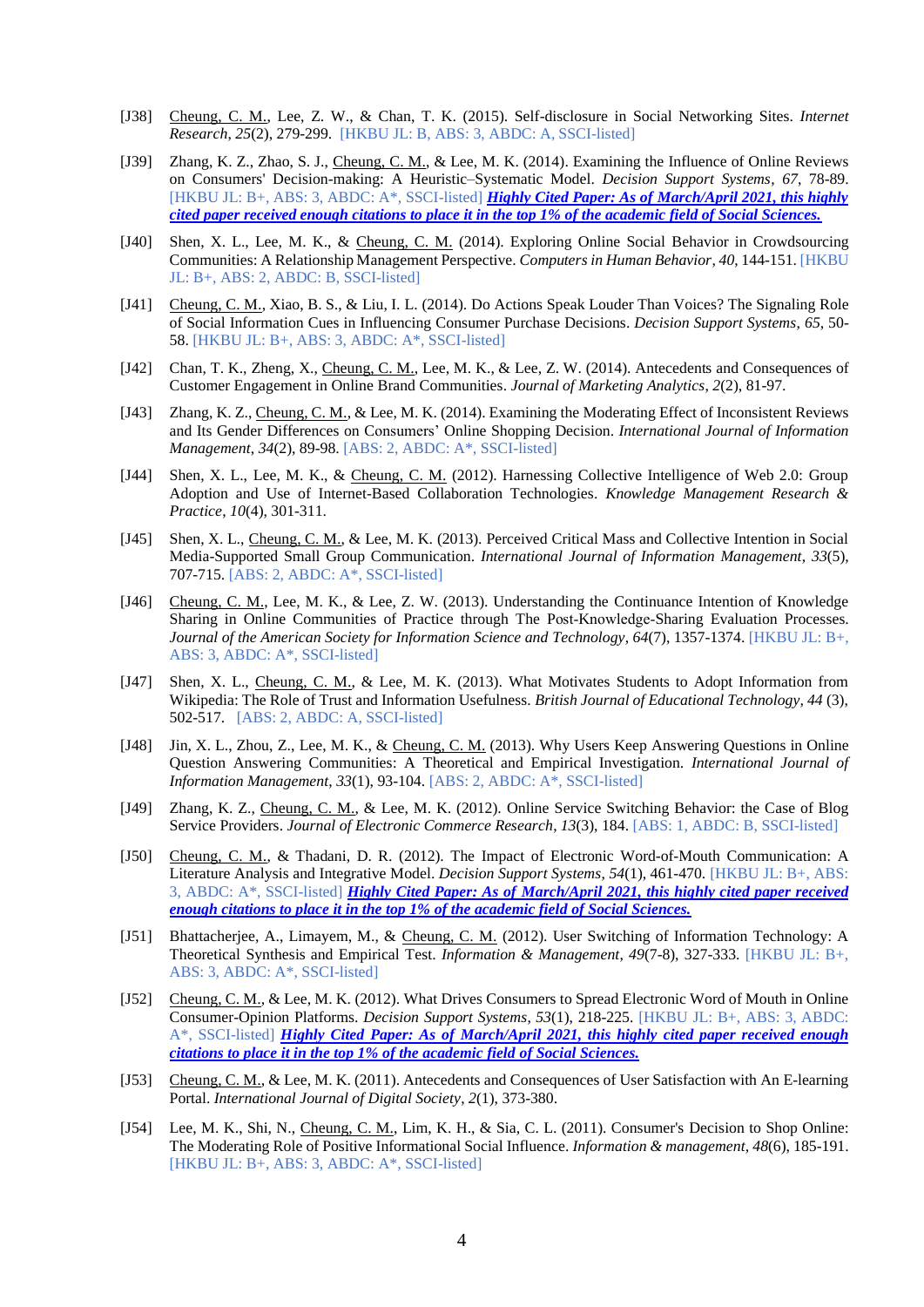- [J55] Limayem, M., & Cheung, C. M. (2011). Predicting the Continued Use of Internet-Based Learning Technologies: the Role of Habit. *Behaviour & Information Technology*, *30*(1), 91-99. [HKBU JL: B-, ABS: 2, SSCI-listed]
- [J56] Cheung, C. M., Chiu, P. Y., & Lee, M. K. (2011). Online Social Networks: Why Do Students Use Facebook?. *Computers in Human Behavior*, *27*(4), 1337-1343. [HKBU JL: B+, ABS: 2, ABDC: B, SSCI-listed] *Highly Cited Paper\*: As of March/April 2021, this highly cited paper received enough citations to place it in the top 1% of the academic field of Social Sciences.*
- [J57] Cheung, C. M., & Lee, M. K. (2010). A Theoretical Model of Intentional Social Action in Online Social Networks. *Decision Support Systems*, *49*(1), 24-30. [HKBU JL: B+, ABS: 3, ABDC: A\*, SSCI-listed] *Highly Cited Paper: As of March/April 2021, this highly cited paper received enough citations to place it in the top 1% of the academic field of Social Sciences.*
- [J58] XI Shen, A., Lee, M. K., Cheung, C. M., & Chen, H. (2010). Gender Differences in Intentional Social Action: We-Intention to Engage in Social Network-Facilitated Team Collaboration. *Journal of Information Technology*, 25(2), 152-169. [HKBU JL: A-, ABS: 4, ABDC: A\*, SSCI-listed]
- [J59] Jin, X. L., Lee, M. K., & Cheung, C. M. (2010). Predicting Continuance in Online Communities: Model Development and Empirical Test. *Behaviour & Information Technology*, *29*(4), 383-394. [HKBU JL: B, ABS: 2, SSCI-listed]
- [J60] Shen, A. X., Cheung, C. M., Lee, M. K., & Chen, H. (2011). How Social Influence Affects We-Intention to Use Instant Messaging: The Moderating Effect of Usage Experience. *Information Systems Frontiers*, *13*(2), 157-169. [ABS: 3, ABDC: A, SSCI-listed]
- [J61] Jin, X. L., Cheung, C. M., Lee, M. K., & Chen, H. P. (2009). How to Keep Members Using the Information in A Computer-Supported Social Network. *Computers in Human Behavior*, *25*(5), 1172-1181. [HKBU JL: B+, ABS: 2, ABDC: B, SSCI-listed]
- [J62] Zhang, K. Z., Lee, M. K., Cheung, C. M., & Chen, H. (2009). Understanding the Role of Gender in Bloggers' Switching Behavior. *Decision Support Systems*, *47*(4), 540-546. [HKBU JL: B+, ABS: 3, ABDC: A\*, SSCIlisted]
- [J63] Cheung, C. M., & Lee, M. K. (2009). Understanding the Sustainability of A Virtual Community: Model Development and Empirical Test. *Journal of Information Science*, *35*(3), 279-298. [HKBU JL: B, ABS: 2, SSCI-listed]
- [J64] Cheung, C. M., & Lee, M. K. (2009). User Satisfaction with An Internet‐Based Portal: An Asymmetric and Nonlinear Approach. *Journal of the American Society for Information Science and Technology*, *60*(1), 111- 122. [HKBU JL: B+, ABS: 3, ABDC: A\*, SSCI-listed]
- [J65] Cheung, C. M., Lee, M. K., & Rabjohn, N. (2008). The Impact of Electronic Word-Of-Mouth: The Adoption of Online Opinions in Online Customer Communities. *Internet Research*, *18*(3), 229-247. [HKBU JL: B, ABS: 3, ABDC: A, SSCI-listed]
- [J66] Cheung, C. M., & Lee, M. K. (2008). The Structure of Web-Based Information Systems Satisfaction: Testing of Competing Models. *Journal of the American Society for Information Science and Technology*, *59*(10), 1617- 1630. [HKBU JL: B+, ABS: 3, ABDC: A\*, SSCI-listed]
- [J67] Limayem, M., & Cheung, C. M. (2008). Understanding Information Systems Continuance: The Case of Internet-Based Learning Technologies. *Information & Management*, *45*(4), 227-232. [HKBU JL: B+, ABS: 3, ABDC: A\*, SSCI-listed]
- [J68] Limayem, M., Hirt, S. G., & Cheung, C. M. (2007). How Habit Limits the Predictive Power of Intention: The Case of Information Systems Continuance. *MIS Quarterly*, *36* (4), 705-737. [HKBU JL: A, ABS: 4\*, ABDC: A\*, SSCI-listed]
- [J69] Lee, M. K., Cheung, C. M., & Chen, Z. (2007). Understanding User Acceptance of Multimedia Messaging Services: An Empirical Study. *Journal of the American Society for Information Science and Technology*, *58*(13), 2066-2077. [HKBU JL: B+, ABS: 3, ABDC: A\*, SSCI-listed]
- [J70] Cheung, C. M., & Lee, M. K. (2006). Understanding Consumer Trust in Internet Shopping: A Multidisciplinary Approach. *Journal of the American society for Information Science and Technology*, *57*(4), 479-492. [HKBU JL: B+, ABS: 3, ABDC: A\*, SSCI-listed]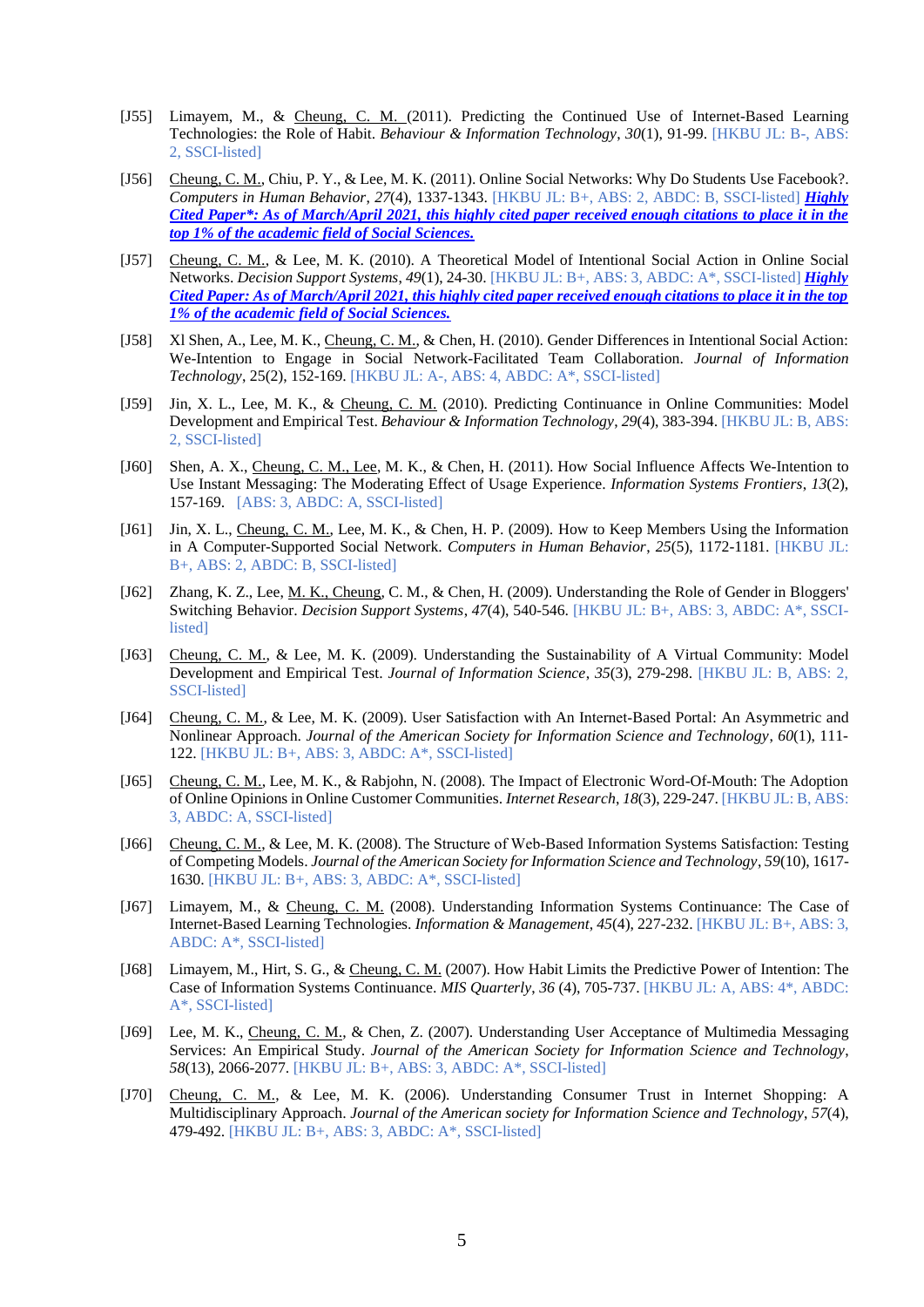- [J71] Lee, M. K., Cheung, C. M., Lim, K. H., & Sia, C. L. (2006). Understanding Customer Knowledge Sharing in Web-Based Discussion Boards. *Internet Research, 16 (3), 289-303. \*Emerald Literati Network Awards for Excellence 2007\** [HKBU JL: B, ABS: 3, ABDC: A, SSCI-listed]
- [J72] Cheung, C.M., Chan, G. W., & Limayem, M. (2005). A Critical Review of Consumer Behavior and Electronic Commerce. *Journal of Electronic Commerce in Organizations, 3* (4), 1-19. [ABS: 1, ABDC: B, SSCI-listed]
- [J73] Lee, M.K., Cheung, C.M., & Chen, Z. (2005). Acceptance of Internet-based Learning Medium: The Role of Extrinsic and Intrinsic Motivation. *Information and Management, 42* (8), 1095-1104. [HKBU JL: B+, ABS: 3, ABDC: A\*, SSCI-listed]
- [J74] Cheung, C.M. & Lee, M. K. (2005). The Asymmetric Impact of Website Attribute Performance on User Satisfaction: An Empirical Study. *e-Service Journal, 3* (3), 65-89. [ABS: 1, ABDC: B, SSCI-listed]
- [J76] Lee, M. K. & Cheung, C.M. (2004). Internet Retailing Adoption by Small-to-Medium Sized Enterprises: A Multiple-Case Study. *Information Systems Frontiers, 6* (4), 385-397. [ABS: 3, ABDC: A, SSCI-listed]
- [J77] Cheung, C.M. & Lee, M. K. (2001). Trust in Internet Shopping: A Proposed Model and Measurement Instrument. *Journal of Global Information Management*, *9* (3), 23-35. [ABS: 2, ABDC: A, SSCI-listed]

#### **Lecture Note Series**

- [L1] Cheung, C. M., Lee, M. K., & Thadani, D. R. (2009). "The Impact of Positive Electronic Word-of-Mouth on Consumer Online Purchasing Decision", in *Lecture Notes in Artificial Intelligence,* Lytras, M.D et al. (Eds.), Springer-Verlag Berlin Heidelberg, , pp. 501-510, 2009
- [L2] Shi, N., Cheung, C. M., Lee, M. K., & Chen, H. (2009). "Gender Differences in the Continuance of Online Social Networks", in *Communications in Computer and Information Science Series*, Vol. 49, M.D. Lytras et al. (Eds.), Springer-Verlag Berlin Heidelberg, pp. 216–225.
- [L3] Jin, X. L., Cheung, C. M., Lee, M. K., & Chen, H. (2008). "User Information Satisfaction with a Knowledge-Based Virtual Community: An Empirical Investigation", in *Lecture Notes in Artificial Intelligence 5288* , M.D. Lytras et al. (Eds), Springer-Verlag Berlin Heidelberg, pp. 123-130.
- [L4] Chiu, P. Y., Cheung, C. M., & Lee, M. K. (2008). "Online Social Networks: Why Do "We" Use Facebook?, in *Communications in Computer and Information Science Series 19,* M.D. Lytras et al. (Eds), Springer-Verlag Berlin Heidelberg, pp. 67-74.
- [L5] Cheung, C. M., & Lee, M. K. (2008). "Web-Based Information Systems Satisfaction: Theoretical Development and Testing of Competing Models", *Lecture Notes in Computer Science, Springer Berlin/Heidelberg,* pp.257- 273.
- [L6] Cheung, C. M., & Lee, M. K. (2007). "What Drives Members to Continue Sharing Knowledge in a Virtual Professional Community? The Role of Knowledge Self-Efficacy and Satisfaction", *Lecture Notes in Computer Science, Springer Berlin/Heidelberg,* pp. 4798.

#### **Conference Proceedings/Presentations (Accepted and Published)**

- [C1] Nabity-Grover, T., Cheung, C.M. & Thatcher, J. B. (January 2022). " I'll (Not) be Home for Christmas: The Impact of the Pandemic on Evaluation Apprehension and Self-Disclosure during the 2020 Holidays ", in Proceedings of *Hawaii International Conference on System Sciences* (HICSS), Maui, Hawaii, USA.
- [C2] Wu, W., Gong, X., & Cheung, C. M. (June 2021). "More Than Just Shopping on Social Commerce Websites: A Multidimensional Scaling Study of Consumers' In-Role and Extra-Role Behaviors" in *Proceedings of European Conference on Information Systems* (ECIS), Marrakech, Morocco.
- [C3] Wong, R. Y., Chmielinski, M., & Cheung, C. M. (June 2021), "Suffering or Joy? Envy on Social Networking Sites During the Pandemic", in *Proceedings of Pacific Asia Conference on Information Systems* (PACIS), Dubai, UAE.
- [C4] Chmielinski, M., Cheung, C. M., & Wenninger, H. (June 2020), "Coping with Envy on Professional Social Networking Sites", in Proceedings of *Pacific Asia Conference on Information Systems* (PACIS), Dubai, UAE.
- [C5] Suh, A., & Cheung, C. M. (July 2019), "Revisiting User Engagement: Concepts, Themes, and Opportunities", in *Proceedings of Pacific Asia Conference on Information Systems* (PACIS), Xian, China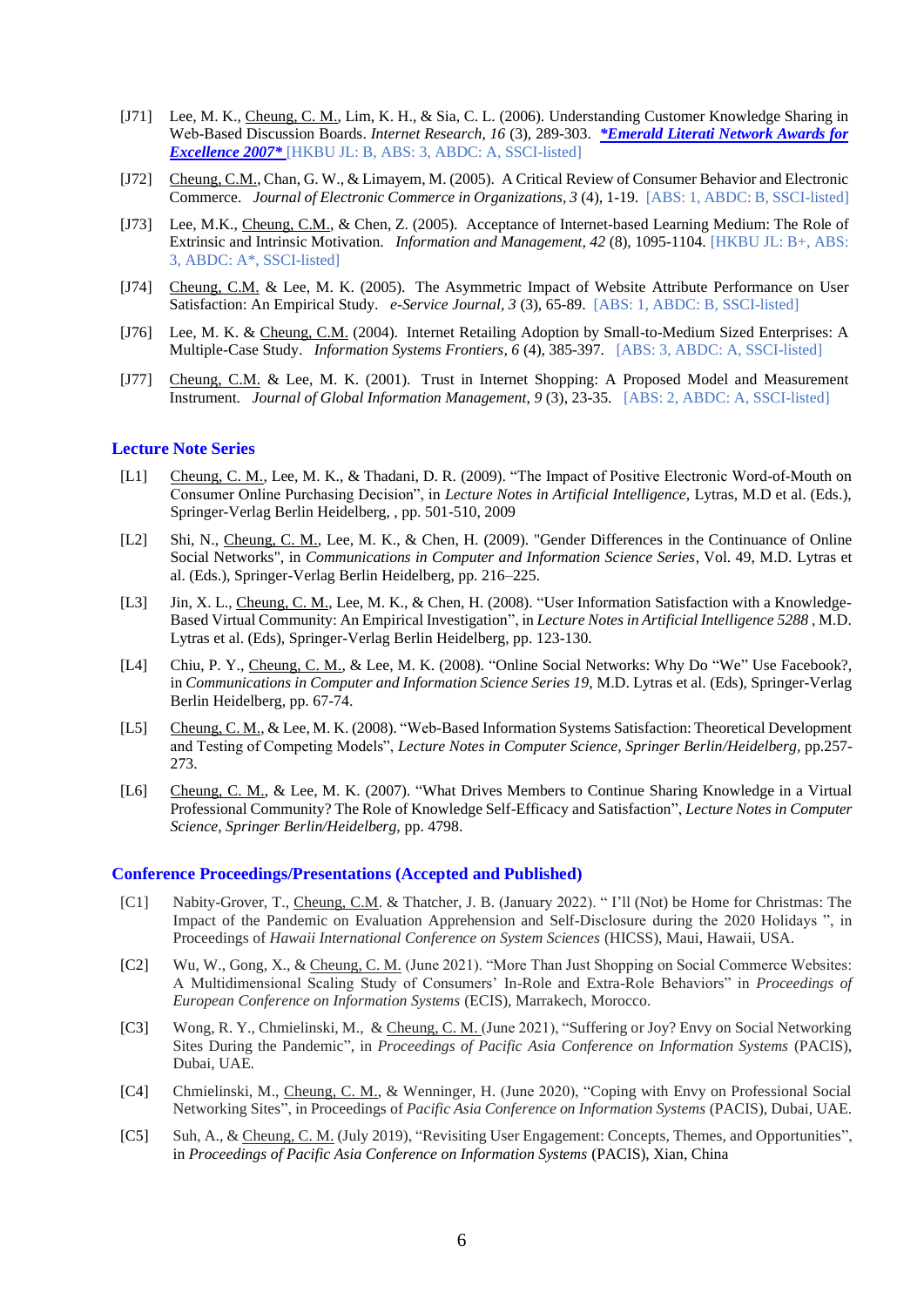- [C6] Li, Y. J., Cheung, C. M., Shen, X. L., & Lee, M. K. (July 2019), "Health Misinformation on Social Media: A Literature Review", in *Proceedings of Pacific Asia Conference on Information Systems* (PACIS), Xian, China
- [C7] Chan, J. K., Wong, R. Y., & Cheung, C. M. (July 2019) "How Affordances of Immersive Visualization Systems Affect Learning Outcomes through Aesthetic Experience", in *Proceedings of Pacific Asia Conference on Information Systems* (PACIS), Xian, China
- [C8] Wong, R.Y., Chan, J.K., & Cheung, C.M., (August 2018) " How Gamification Influences Immersive Learning Environment: An Affordance Perspective", in *Proceedings of the 24th Cross Strait Conference of Information Management Development and Strategy (CSIM 2018)*, Hong Kong, China
- [C9] Che J.W., Cheung, C.M., & Thadani, D.R., (January 2017) "Consumer Purchase Decision in Instagram Stores: The Role of Consumer Trust", in *Proceedings of The Hawaii International Conference on System Sciences (HICSS)*, Big Island, Hawaii, USA.
- [C10] Lee, Z.W., Cheung, C.M., & Chan, T.K., (December 2016) "Technology-Mediated Self-Regulation: An Implication for Preventing Online Gaming Addiction" in *Proceedings of International Conference on Information Systems (ICIS)*, Dubin, Ireland.
- [C11] Cheung, C.M., Wong, R.Y., & Chan, T.K., (December 2016) "Online Disinhibition: Conceptualization, Measurement, and Relation to Aggressive Behaviors", in *Proceedings of International Conference on Information Systems (ICIS)*, Dubin, Ireland.
- [C12] Wong, R.Y., Cheung, C.M., & Xiao, B., (June 2016) "Understanding Users' Willingness to Report Online Harassment on Social Networking Sites: The Role of Efficacy", in *Proceedings of Pacific Asia Conference on Information Systems* (PACIS), Chiayi, Taiwan
- [C13] Wong, R.Y., Cheung, C.M., & Xiao, B., (January 2016), "Combating Online Abuse: What Drives People to Use Online Reporting Functions in Social Networking Sites", in *Proceedings of Hawaii International Conference on System Sciences (HICSS)*, Kauai, Hawaii, USA.
- [C14] Xiao, B., Chan, T.K., Cheung, C.M. & Wong, R.Y., (June 2016) "An Investigation into Cyberbullying Perpetration: A Routine Activity Perspective", in *Proceedings of Pacific Asia Conference on Information Systems* (PACIS), Chiayi, Taiwan
- [C15] Thadani, D.R., Cheung, C.M., & Lee, Z.W., (June 2016) "Social Networking Site Addiction: The Cognitive Bias Perspective", in *Proceedings of Pacific Asia Conference on Information Systems* (PACIS), Chiayi, Taiwan
- [C16] Wenninger, H., Lee, Z.W., Cheung, C.M., Chan, T.K., & Wong, R.Y.M., (June 2016)"A Literature Analysis about Social Information Contribution and Consumption on Social Networking Sites", in *Proceedings of European Conference on Information Systems (ECIS),* Istanbul, Turkey
- [C17] Liu, F., Xiao, B. & Cheung, C.M., (December 2015), "Realizing Your Wishes: Alleviating Online Shopping Hesitation via Peer Consumer Review in Social Shopping Context", in *Proceedings of International Conference on Information Systems (ICIS)*, Fort Worth, Texas, U.S.A.
- [C18] Wong, R.Y., Cheung, C.M., & Xiao, B., (September 2015), "Fighting Online Abuse: Understanding User Acceptance of Online Reporting Functions of Social Networking Sites", in *Proceedings of 2015 International Conference on e-Commerce e-Administration, e-Society, e-Education, and e-Technology (e-CASE & e-Tech),* Kyoto, Japan. *\*Distinguished Paper Award\**
- [C19] Thadani, D.R., Lee, Z.W., & Cheung, C.M., (September 2015), "Understanding Continuance Intention to Play Massively Multiplayer Online Games: A Thinking-Feelings Perspective", in *Proceedings of 2015 International Conference on e-Commerce e-Administration, e-Society, e-Education, and e-Technology (e-CASE & e-Tech),* Kyoto, Japan.
- [C20] Wong, R.Y., Cheung, C.M., Xiao, B., & Chan, T.K., (July 2015), "The Instigating, Impelling, and Inhibiting Forces in Cyberbullying Perpetration across Gender", in *Proceedings of 2015 Pacific Asia Conference on Information Systems (PACIS)*, Singapore.
- [C21] Chan, T.K., Cheung, C.M., Lee, Z.W., & Neben, T., (July 2015), "Transition from Urge to Excessive Use of Social Networking Sites: The Moderating Role of Self-Control and Accessibility", in *Proceedings of 2015 Pacific Asia Conference on Information Systems (PACIS)*, Singapore.
- [C22] Chan, T.K., Cheung, C.M., Lee, Z.W., & Neben, T., (January 2015). "Understanding the Excessive Use of Social Networking Sites: The Role of Urge" in *Proceedings of Hawaii International Conference on System Sciences (HICSS)*, Big Island, Hawaii, USA.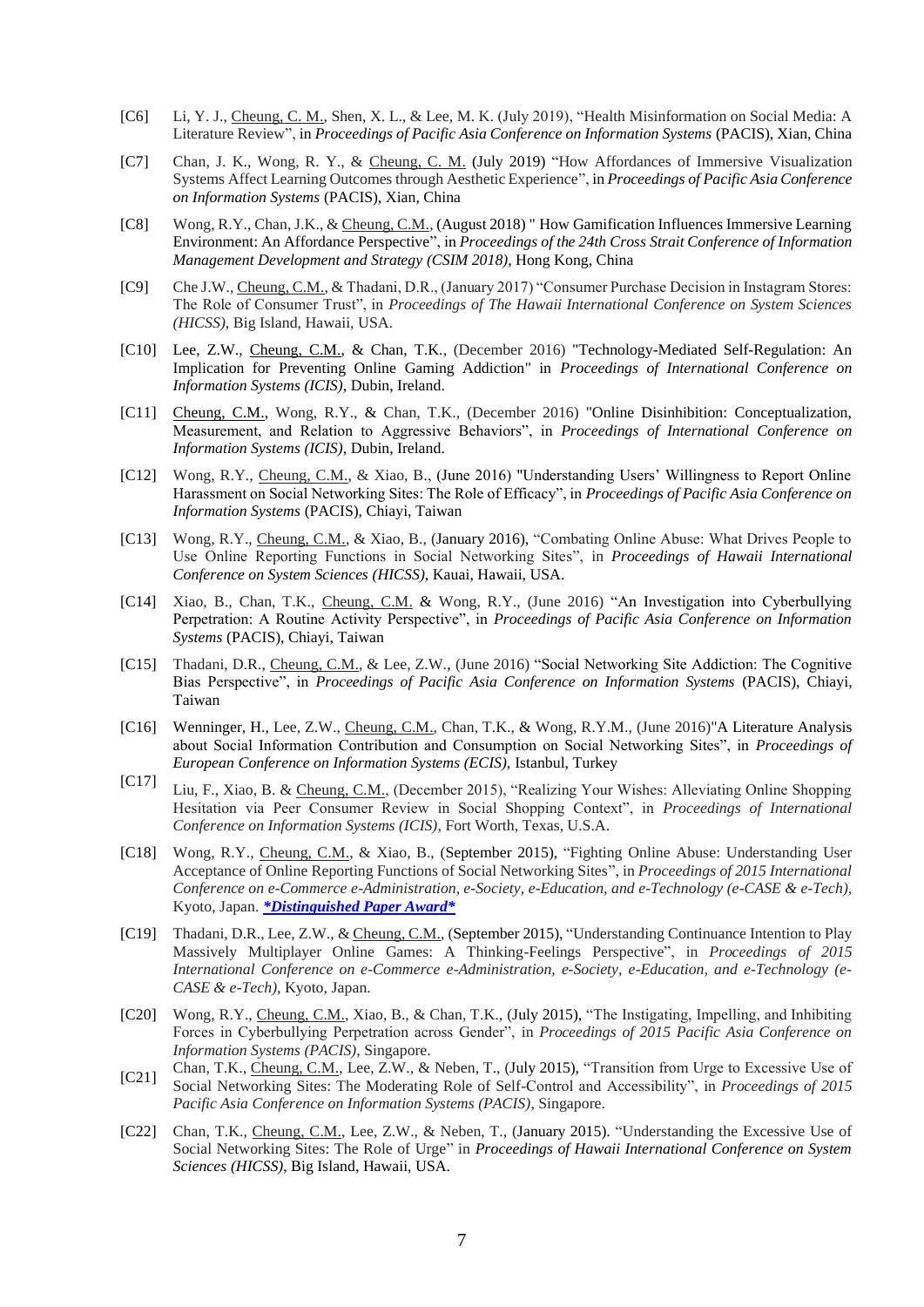- [C23] Lee, Z.W., Cheung, C.M., & Chan, T.K., (December 2014). "Understanding the Development of Problematic Use of Massively Multiplayer Online Game", in *Proceedings of International Conference on Information Systems (ICIS)*, Auckland, New Zealand.
- [C24] Cheung, C.M., Zheng, X., & Lee, M.K., (November 2014). "Customer Loyalty to Online Social Shopping Platforms: The Role of Flow Experience", in *Proceedings of 2014 International Conference on e-Commerce e-Administration, e-Society, e-Education, and e-Technology (e-CASE & e-Tech),* Tokyo, Japan. *\*Distinguished Paper Award\**
- [C25] Chan, T.K., Cheung, C.M., Lee, Z.W., & Neben, T., (June 2014). "The Urge to Check Social Networking Sites: Antecedents and Consequences," in *Proceedings of 2014 Pacific Asia Conference on Information Systems (PACIS)*, Chengdu, China.
- [C26] Chan, T.K., Cheung, C.M., & Lee, Z.W., (April 2014). "Understanding the Continuance Intention to Play Massively Multiplayer Online Games: An Extended IS Continuance Model," In *Proceedings of 2014 International Conference on e-Commerce e-Administration, e-Society, e-Education, and e-Technology (e-CASE & e-Tech),* Nagoya, Japan. *\*Best Paper Award\**
- [C27] Cheung, C.M., Zheng, X., & Lee, M.K., (January 2014). "Customer Loyalty to C2C Online Shopping Platforms: An Exploration of the Role of Customer Engagement", in *Proceedings of Hawaii International Conference on System Sciences (HICSS)*, Big Island, Hawaii, USA.
- [C28] Lee, Z.W., Cheung, C.M., & Chan, T.K., (January 2014). "Explaining the Development of the Excessive Use of Massively Multiplayer Online Games: A Positive-Negative Reinforcement Perspective", in *Proceedings of Hawaii International Conference on System Sciences (HICSS)*, Big Island, Hawaii, USA.
- [C29] Cheung, C.M., Lee, Z.W., & Chan, T.K., (June 2013). "Social Media Engagement: Investigating the Adoption of Social Media in Hong Kong Top Brands", *Twenty Second Annual World Business Congress of the International Management Development Association (WBCIMDA)*, Taipei, Taiwan.
- [C30] Lee, Z.W. & Cheung, C.M., (June 2013). "Problematic Use of Massively Multiplayer Online Games: Scale Development and Validation", in *Proceedings of Pacific Asia Conference on Information Systems (PACIS) 2013,* Jeju, South Korea.
- [C31] Liu, I. L., Cheung, C. M., & Lee, M. K. (June 2013). "Customer Information Sharing Behavior in Social Shopping Communities: A Social Capital Perspective", in *Proceeding of Pacific Asia Conference on Information Systems (PACIS) 2013,* Jeju, South Korea.
- [C32] Cheung, C.M., Lee, Z.W., & Lee, M.K., (June 2013). "Understanding Compulsive Use of Facebook Through the Reinforcement Processes", in *Proceedings of the 21st European Conference on Information Systems (ECIS)*, Utrecht.
- [C33] Zheng, X., Lee, M.K. Cheung, C.M., (May 2013). "The Side of Trust in Online Retailing Environment: the Role of Coupon Proneness", in *Proceedings of The 12th Wuhan International Conference on E-business (WHICHB),* Wuhan, China.
- [C34] Liu, I. L., Cheung, C. M., & Lee, M. K. (January 2013). "Customer Knowledge Contribution Behavior in Social Shopping Communities", in *Proceedings of Hawaii International Conference on System Sciences (HICSS)*, Maui, Hawaii, USA.
- [C35] Liu, I. L., Cheung, C. M., & Lee, M. K. (August 2012). "Why Do We Post on Social Shopping Communities", in *Proceedings of 18th Americas Conference on Information Systems (AMCIS)*, U.S.A., Seattle.
- [C36] Cheung, C.M., Zheng, X., & Lee, M. K. (August 2012). "Consumer Engagement Behaviors in Brand Communities of Social Networking Sites", *Proceedings of 18th Americas Conference on Information Systems (AMCIS)*, U.S.A., Seattle.
- [C37] Lee, Z.W. & Cheung, C.M., (March 2012). "Problematic Use of Social Networking Sites: How Self-Esteem Associated with its Development", in *Proceedings of International Conference on e-Commerce, e-Administration, e-Society, e-Education, and e-Technology*, Hong Kong, HKSAR.
- [C38] Cheung, C.M., Xiao, B., & Liu, I.L., (January 2012). "The Impact of Observational Learning and Electronic Word of Mouth on Consumer Purchase Decisions: The Moderating Role of Consumer Expertise and Consumer Involvement", in *Proceedings of Hawaii International Conference on System Sciences (HICSS)*, Maui, Hawaii, USA. *\*Best Paper Award Nomination\**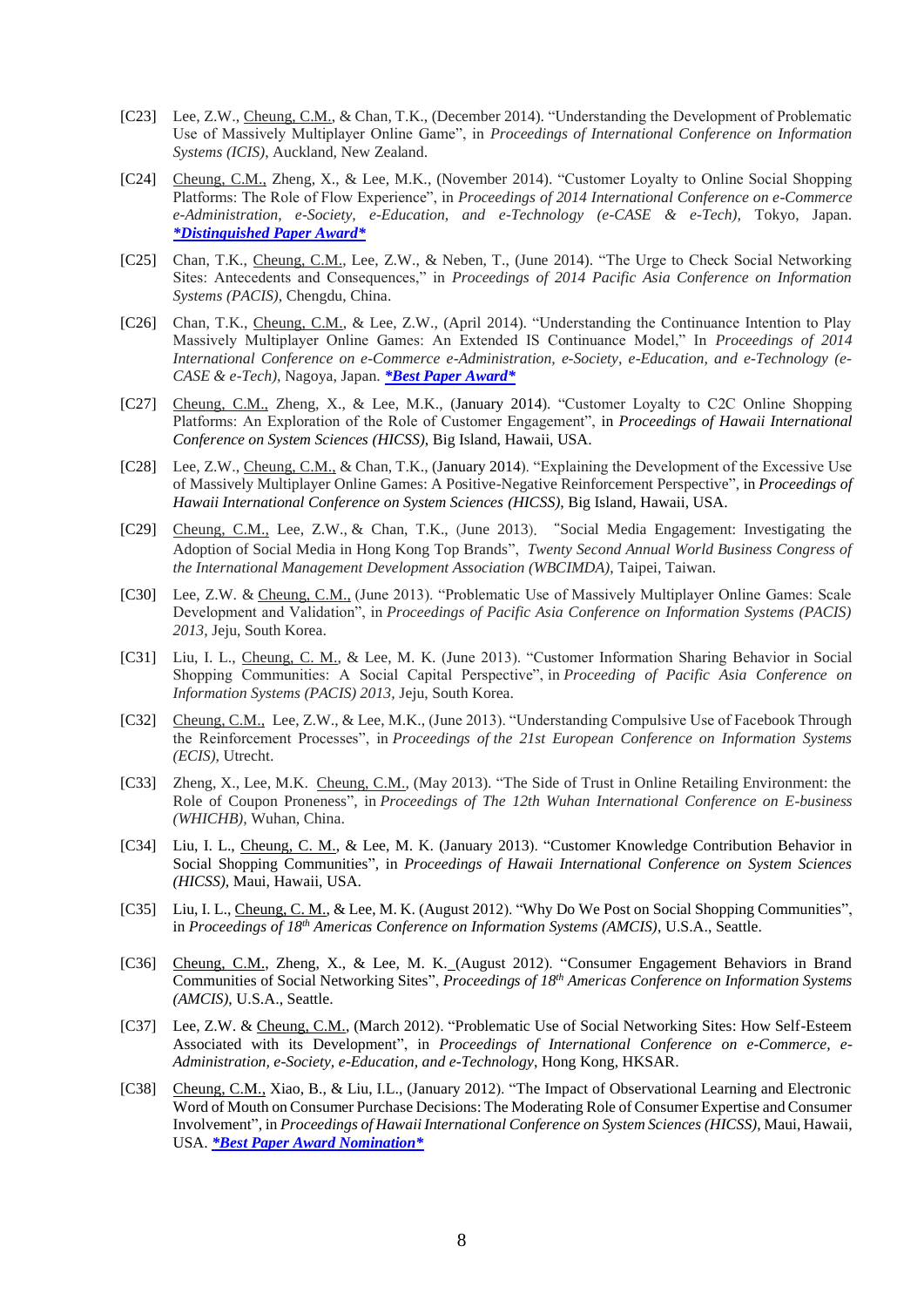- [C39] Lee, Z.W., Cheung, C.M. & Thadani, D.R., (January 2012). "An Investigation into the Problematic Use of Facebook", in *Proceedings of Hawaii International Conference on System Sciences*, Maui, Hawaii, USA. *\*Best Paper Award Nomination\**
- [C40] Xiao, B., Cheung, C.M., & Liu, I.L., (December 2011). "Do Actions Speak Louder than Voices? The Impact of Observational Learning and Electronic Word of Mouth on Consumer Purchase Decisions and the Moderating Role of Consumer Expertise. ", in *the Tenth Annual Pre-ICIS Workshop on HCI Research in MIS*, Shanghai, China.
- [C41] Cheung, C.M. Lee, M.K., & Jin, X-L., (December 2011). "Customer Engagement in an Online Social Platform: A Conceptual Model and Scale Development", in *Proceedings of the International Conference on Information Systems (ICIS),* Shanghai, China.
- [C42] Thadani, D.R. & Cheung, C.M., (December 2011). "Exploring the Role of Online Social Network Dependency in Habit Formation" in *Proceedings of the International Conference on Information Systems (ICIS),* Shanghai, China.
- [C43] Xiao, B., Cheung, C.M. & Thadani, D.R., (June 2011). "Assessing the Quality and Knowledge Contribution of Top IS Journals: A Comparative Citation Analysis", in *Proceedings of European Conference on Information Systems (ECIS)*, Helsinki, Finland.
- [C44] Liu, I.L., Cheung, C.M., & Lee, M.K., (June 2011). "Habit Formation in Twitter", in *Proceedings of Bled eConference*, Bled, Slovenia.
- [C45] Shen, A.X., Cheung, C.M., & Lee, M.K., (January 2011). "An Empirical Investigation into the Effect of Information Usefulness on Information Adoption from Wikipedia" in *Proceedings of 2011 International Conference on e-Commerce, e-Administration, e-Society, e-Education, and e-Technology (e-CASE & e-Tech 2011),* Tokyo, Japan. *\*Distinguished Paper Award\**
- [C46] Thadani, D.R. & Cheung, C.M., (January 2011). "Online Social Network Dependency: Theoretical Development and Testing of Competing Models" in *Proceedings of Hawaii International Conference on System Sciences (HICSS)*, Kauai, Hawaii, USA.
- [C47] Cheung, C.M., Xiao, B., & Thadani, D.R., (December 2010). "Assessing the Quality and Knowledge Contribution of MIS Quarterly: A Citation Analysis", in *Proceedings of Australasian Conference on Information Systems (ACIS)*, Brisbane, Australia.
- [C48] Cheung, C.M. & Thadani, D.R., (July 2010). "The State of Electronic Word-of-Mouth Research: A Literature Analysis", in *Proceedings of Pacific-Asia Conference on Information Systems (PACIS)*, Taipei, Taiwan.
- [C49] Liu, I.L., Cheung, C.M., & Lee, M.K., (July 2010). "Understanding Twitter Usage: What Drive People Continue to Tweet?", in *Proceedings of Pacific-Asia Conference on Information Systems (PACIS)*, Taipei, Taiwan.
- [C50] Jin, X-L., Xiang, L., Lee, M.K., & Cheung, C.M., (July 2010). "Understanding Continuously Word-of-Mouth Spreading in Online Opinion Platforms: The Role of Multiple Commitment", in *Proceedings of Pacific-Asia Conference on Information Systems (PACIS)*, Taipei, Taiwan.
- [C51] Cheung, C.M. & Thadani, D.R., (June 2010). "The Effectiveness of Electronic Word-of-Mouth Communication: A Literature Analysis", in *Proceedings of Bled,* Slovenia.
- [C52] Shi, N., Lee, M.K., Cheung, C.M., & Chen, H.P., (January 2010). "The Continuance of Online Social Networks: How to Keep People Using Facebook" in *Proceedings of Hawaii International Conference on System Sciences (HICSS)*, Kauai, Hawaii, USA.
- [C53] Zhang, K.Z., Lee, M.K., Cheung, C.M., Shen, A.X., Jin, X-L., & Chen, H.P., (January 2010). "Exploring the Moderating Effect of Information Inconsistency in a Trust-based Online Shopping Model", in *Proceedings of Hawaii International Conference on System Sciences (HICSS)*, Kauai, Hawaii, USA.
- [C54] Shen, A.X., Lee, M.K., Cheung, C.M., & Chen, H.P., (December 2009). "An Investigation into Contribution I-Intention and We-Intention in Open Web-Based Encyclopedia: Roles of Joint Commitment and Mutual Agreement" in *Proceedings of International Conference on Information Systems (ICIS),* Phoenix, Arizona, USA.
- [C55] Shen, A.X., Cheung, C.M., Lee, M.K., & Chen, H.P., (December 2009). "The Role of Perceived Critical Mass in Explaining We-Intention to Use Instant Messaging for Team Collaboration" in *Proceedings of the 9th International Conference on Electronic Business,* Macau, China.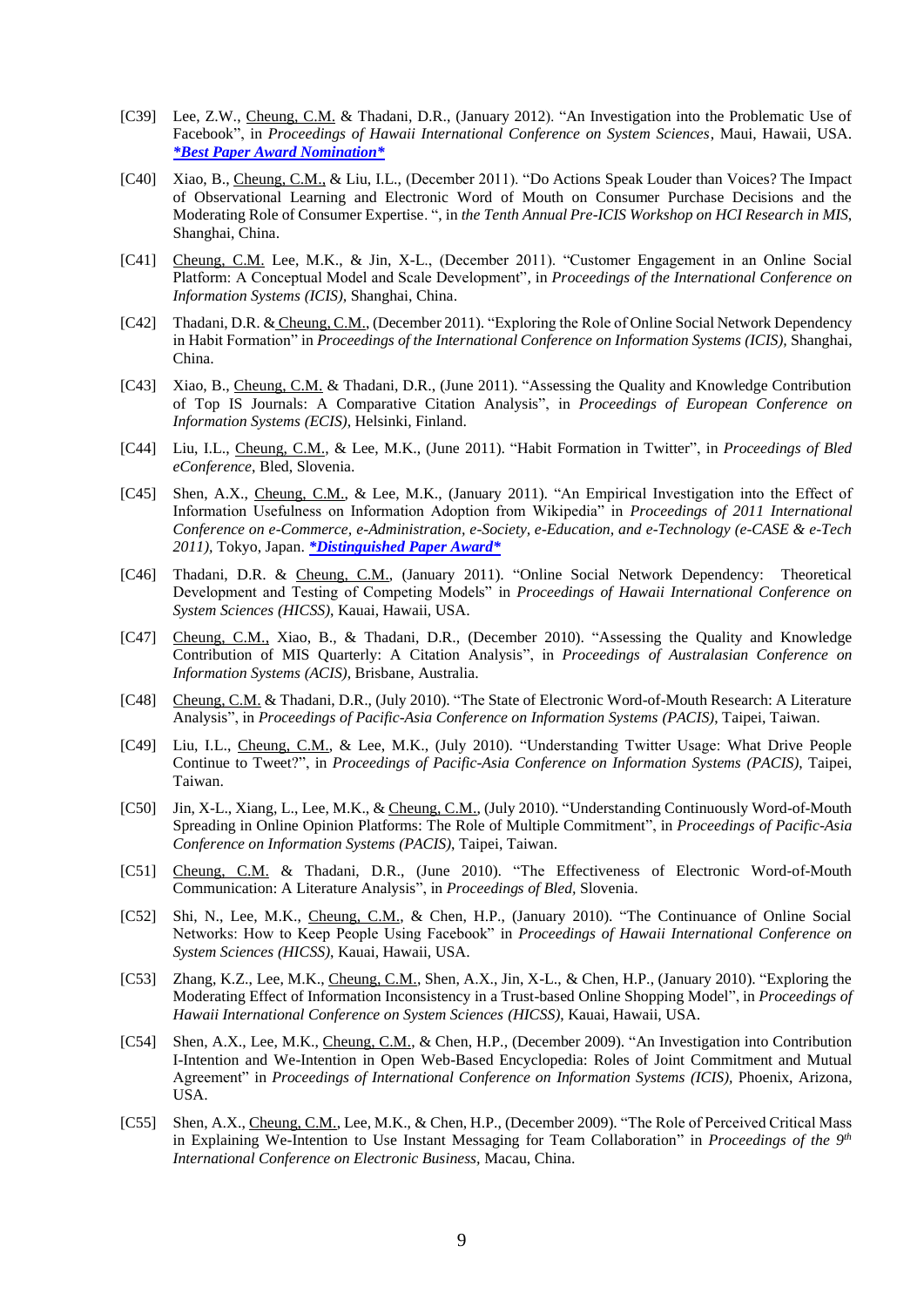- [C56] Jin, X., Lee, M.K., & Cheung, C.M., (December 2009). "Understanding Users' Continuance Intention to Answer Questions in Online Question Answering Communities" in *Proceedings of International Conference on Electronic Business,* Macau, China.
- [C57] Cheung, C.M. & Lee, M.K., (August 2008). "Online Consumer Reviews: Does Negative Electronic Word-of-Mouth Hurt More?", in *Proceedings of the 14th Americas Conference on Information Systems (AMCIS),*  Toronto, Canada**.**
- [C58] Zhang, K.Z., Cheung, C.M., Lee, M.K., & Chen, H.P., (August 2008). "Exploring the Role of Gender on Bloggers' Switching Behaviors", in *Proceedings of the 14th Americas Conference on Information Systems (AMCIS),* Toronto, Canada.
- [C59] Shen, A.X., Cheung, C.M., Lee, M.K., & Wang, W.P., (January 2008). "The Power of "We": Using Instant Messaging for Student Group Project Discussion", in *Proceedings of Hawaii International Conference on System Sciences (HICSS)*, Big Island, Hawaii, USA.
- [C60] Rabjohn, N., Cheung, C.M., & Lee, M.K., (January 2008). "Examining the Perceived Credibility of Online Opinions: Information Adoption in the Online Environment", in *Proceedings of Hawaii International Conference on System Sciences (HICSS)*, Big Island, Hawaii, USA.
- [C61] Zhang, K.Z., Cheung, C.M., Lee, M.K., & Chen, H.P., (January 2008). "Understanding the Blog Service Switching in Hong Kong: An Empirical Investigation", in *Proceedings of Hawaii International Conference on System Sciences (HICSS)*, Big Island, Hawaii, USA.
- [C62] Cheung, C.M., Lee, M.K., & Rabjohn, N. (July 2007). "Maintaining a Virtual Professional Community through Positive Word of Mouth", in *Proceedings of the Pacific-Asia Conference on Information Systems (PACIS)*, Auckland, New Zealand*.*
- [C63] Shen, A.X., Cheung, C.M., Lee, M.K., & Wang, W.P., (July 2007). "We-Intention to Use Instant Messaging for Collaboration: A Social Influence Model", in *Proceedings of the Pacific-Asia Conference on Information Systems (PACIS)*, Auckland, New Zealand.
- [C64] Jin, X., Cheung, C.M., Lee, M.K., & Chen, H.P., (July 2007). "Factors Affecting Users' Intention to Continue Using Virtual Community", in *Proceedings of the IEEE Joint Conference on E-Commerce Technology (CEC 07) and Enterprise-Computing E-Commerce and E-Services*, Tokyo, Japan.
- [C65] Cheung, C.M. & Lee, M.K., (June 2007). "Understanding Intention to Continue Sharing Knowledge in Virtual Communities", in *Proceedings of the 15th European Conference on Information Systems (ECIS),* St. Gallen, Switzerland*.*
- [C66] Cheung, C.M., Shen, A.X., Lee, M.K., & Wang, W.P., (June 2007). "Let's Work Together! We-Intention to Use Instant Messaging for E-Collaboration", in *Proceedings of the 15th European Conference on Information Systems (ECIS),* St. Gallen, Switzerland*.*
- [C67] Jin, X., Cheung, C.M., Lee, M.K., & Chen, H., (June 2007). "Understanding the Sustainability of Virtual Communities in China", in *Proceedings of the 15th European Conference on Information Systems (ECIS),* St. Gallen, Switzerland*.*
- [C68] Cheung, C.M. & Lee, M.K., (May 2007). "Understanding the Sustainability of Virtual Community: Model Development and Empirical Test", in *Proceedings of the Conference of European Academy of Management (EURAM 2007),* Paris, France*.*
- [C69] Cheung, C.M. & Lee, M.K., (March 2007). "Web-Based Information Systems Satisfaction: Theoretical Development and Testing of Competing Models", in *Proceedings of 3<sup>rd</sup> International Conference on Web Information Systems and Technologies,* Barcelona, Spain. *\*Best Paper Selected for Lecture Notes Series in Springer-Verlag\**
- [C70] Cheung, C.M., Jin, X., Lee, M.K., & Chen, H.P., (July 2006). "User Satisfaction with Virtual Social Community: The Case of Bulletin Board Systems", in *Proceedings of Pacific-Asia Conference on Information Systems (PACIS)*, Kuala Lumpur, Malaysia.
- [C71] Lee, M.K., Cheung, C.M., Sia, C-L., & Lim, K., (January 2006). "How Positive Informational Social Influence Affects Consumers' Decision of Internet Shopping" in *Proceedings of Hawaii International Conference on System Sciences (HICSS)*, Kauai, Hawaii, USA. *\*Best Paper Award Nomination\**
- [C72] Cheung, C.M. & Limayem, M., (December 2005). "The Role of Habit in IS Continuance: Examining the Evolving Relationship between Intention and Usage", in *Proceedings of International Conference on Information Systems (ICIS),* Las Vegas, USA.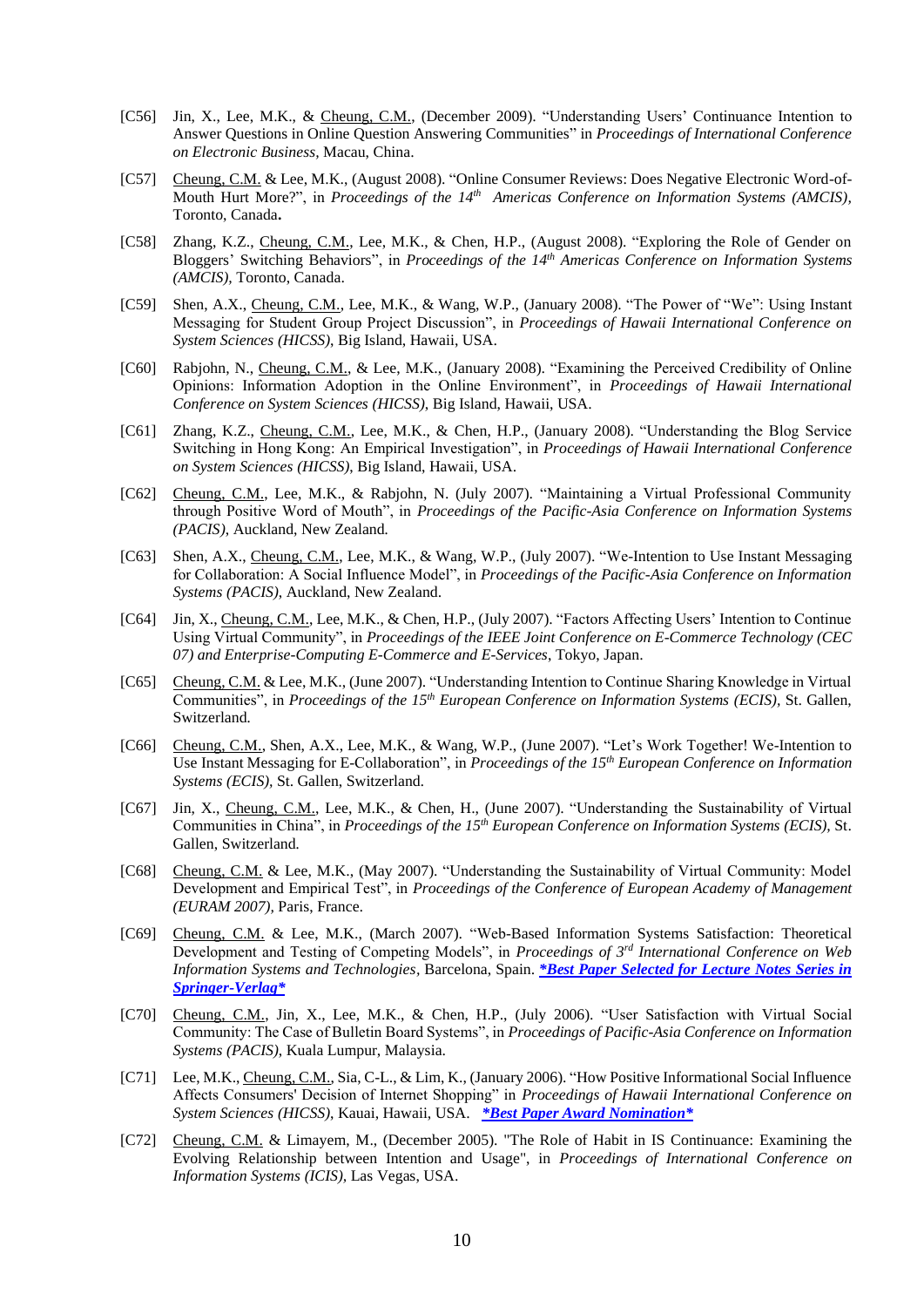- [C73] Cheung, C.M. & Lee, M.K., (December 2005). "Positive-Negative Asymmetry of Disconfirmations on User Satisfaction Judgment" in *Proceedings of IS-CORE 2005,* Las Vegas, USA. *\*Best Paper Nomination\**
- [C74] Cheung, C.M. & Limayem, M., (July 2005). "Understanding Continuance of Advanced Internet-based Learning Technologies: The Role of Satisfaction, Prior Behavior, and Habit" in *Proceedings of Pacific-Asia Conference on Information Systems (PACIS)*, Bangkok, Thailand.
- [C75] Cheung, C.M. & Limayem, M., (June 2005). "Drivers of University Students' Continued Use of Advanced Internet-based Learning Technologies" in *Proceedings of* Bled, Slovenia.
- [C76] Cheung, C.M. & Limayem, M., (June 2005). "The Role of Habit and the Changing Nature of Relationship between Intentioxn and Usage" in *Proceedings of European Conference on Information Systems (ECIS)*, Regensburg, Germany.
- [C77] Cheung, C.M. & Lee, M.K., (January 2005). "The Asymmetric Impact of Website Attribute Performance on User Satisfaction: An Empirical Study" in *Proceedings of Hawaii International Conference on System Sciences (HICSS)*, Big Island, Hawaii, USA.
- [C78] Leung, F.S., & Cheung, C.M., (August 2004). "Consumer Attitude Toward Mobile Advertising", in *Proceedings of Americas Conference on Information Systems (AMCIS)*, New York, USA.
- [C79] Limayem, M., Cheung, C.M., & Chan, G.W., (July 2004). "Online Consumer Behavior: What We Know and What We Need to Know" in *Proceedings of European and Mediterranean Conference on Conference of Information Systems*, Tunisia.
- [C80] Limayem, M., Cheung, C.M., & Chan, G.W., (December 2003). "IS Adoption and IS Post-Adoption: Towards an Integrative Model" in *Proceedings of International Conference on Information Systems (ICIS),* Seattle, USA. *\*ICIS 2003 Best Completed Research Paper Award\**
- [C81] Cheung, C.M. & Lee, M.K., (June 2003). "An Integrative Model of Consumer Trust in Internet Shopping" in *Proceedings of European Conference on Information Systems (ECIS)*, Naples, Italy.
- [C82] Limayem, M., Hirt, S.G., & Cheung, C.M., (June 2003). "Habit in the Context of IS Continuance: Theory Extension and Scale Development", in *Proceedings of European Conference on Information Systems (ECIS)*, Naples, Italy.
- [C83] Cheung, C.M., Zhu, L., Kwong, T., Chan, G.W., & Limayem, M., (June 2003). "Online Consumer Behavior: A Review and Agenda for Future Research", in *Proceedings of Bled eCommerce Conference*, Slovenia.
- [C84] Zhang, L., Lee, M. K., Zhang, Z., & Cheung, C. M. (April 2003). "ERP Systems Implementation Determinants and Success Measures in China: A Case Study Approach", in *Proceedings of International Conference on Enterprise Information Systems*, Angers, France. *\*Best Paper Award\**
- [C85] Kwong, T., Cheung, C.M., Zhu, L., Limayem, M., & Viehland, D., (September 2002). "Online Consumer Behavior: A Research Agenda" in *Proceedings of the Pacific-Asia Conference on Information Systems (PACIS)*, Tokyo, Japan.
- [C86] Chen, Z., Lee, M.K., & Cheung, C.M., (September 2002). "Determinants of User's Intention to Use MMS: A Pilot Study", in *Proceedings of the Pacific-Asia Conference on Information Systems (PACIS)*, Tokyo, Japan.
- [C87] Cheung, C.M., Lee, M.K., & Chen, Z., (January 2002). "Using the Internet as a Learning Medium: An Exploration of Gender Difference in the Adoption of FaBWeb", in *Proceedings of Hawaii International Conference on System Sciences (HICSS)*, Big Island, Hawaii, USA.
- [C88] Cheung, C.M. & Lee, M.K., (October 2001). "Using the Internet as a Learning Medium: Exploring the Impact of Extrinsic and Intrinsic Motivation", in *Proceedings of International Conference of Electronic Commerce*, Vienna, Austria.
- [C89] Cheung, C.M., Lee, M.K., & Chen, Z., (August 2001). "Using the Internet as a Learning Medium: University Student Adoption of FaBWeb", in *Proceedings of Americas Conference on Information Systems (AMCIS)*, Boston, USA.
- [C90] Chen, Z., Lee, M.K., & Cheung, C.M., (August 2001). "A Framework for Mobile Commerce", in *Proceedings of Americas Conference on Information Systems (AMCIS)*, Boston, USA.
- [C91] Cheung, C.M. & Lee, M.K., (August 2000). "Trust in Internet Shopping: A Proposed Model and Measurement Instrument", in *Proceedings of Americas Conference on Information Systems (AMCIS)*, Long Beach, USA.

#### **Book Chapters**